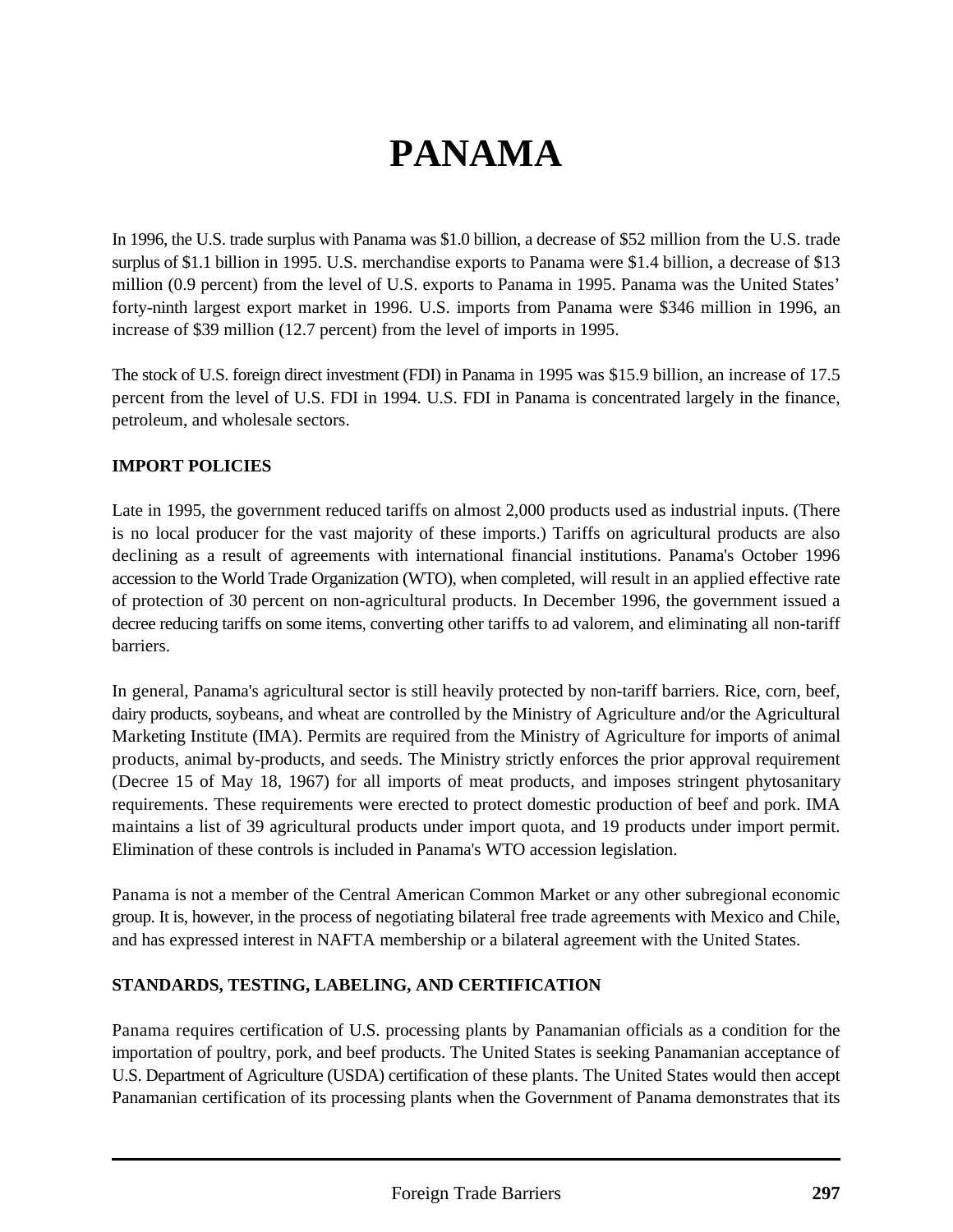## **Panama**

inspection system is equivalent to that of the United States. Importers of non-agricultural products must now register their products before distributing them or offering them for sale in Panama.

As part of Panama's WTO legislative package, Panama's Legislative Assembly will consider in early 1997 a law bringing Panama's standards regime into compliance with WTO requirements.

#### **GOVERNMENT PROCUREMENT**

Panama's government procurement regime is governed by Law 56 and managed by the Ministry of Finance and Treasury. The law provides for a transparent bidding process for government contracts. However, several recent cases call into question the Panamanian Government's commitment to an open process with consistently applied rules. In mid-1996, the government solicited sealed bids for the operation of the Ports of Balboa and Cristobal, which the government had decided to privatize. When the sealed bids were opened, the government discarded the result and called for another round of bidding. During a third round of bidding, the government changed bid specifications in a manner which favored one company. The contract subsequently negotiated between the winning bidder and the Government of Panama contained two provisions favoring the firm which were not part of the original bid specifications.

Also in mid-1996, the government held a public bid for a hydroelectric dam. The government threw out the result and ordered the whole process restarted, for reasons that have not been made clear. This project has been bid four times in the past three years. A fifth bid is scheduled for early 1997.

In the fall of 1996, a similar situation occurred in the bidding to modernize the computer systems of the Social Security Administration (SSA). SSA waited several weeks before announcing the bid winner, then decided to call for a second round of bidding. Several months later the contract is still pending.

#### **EXPORT SUBSIDIES**

The Universalization Law allows any company to import raw materials or semiprocessed goods at a duty of three percent for domestic consumption or production, or duty free for export production. In addition, companies not already receiving benefits under the Special Incentives Law of 1986 are allowed a tax deduction of up to 10 percent of their profits from export operations through 2002.

Because of its WTO obligations, Panama has revised its export subsidies policies. The Tax Credit Certificate (CAT), which used to be given to firms producing non-traditional exports when the exports' national content and value added both met minimum established levels, will be gradually phased out. The new policy allows exporters to receive CATs equal to 20 percent of the exports' national value added until 1997. From 1997 until 2000, the CATs will decrease to 15 percent, and after 2000 will be eliminated entirely. The certificates are transferable and may be used to pay tax obligations to the government, or can be sold in secondary markets at a discount. The government has become stricter in defining national value added, attempting to reduce the amount claimed by exporters.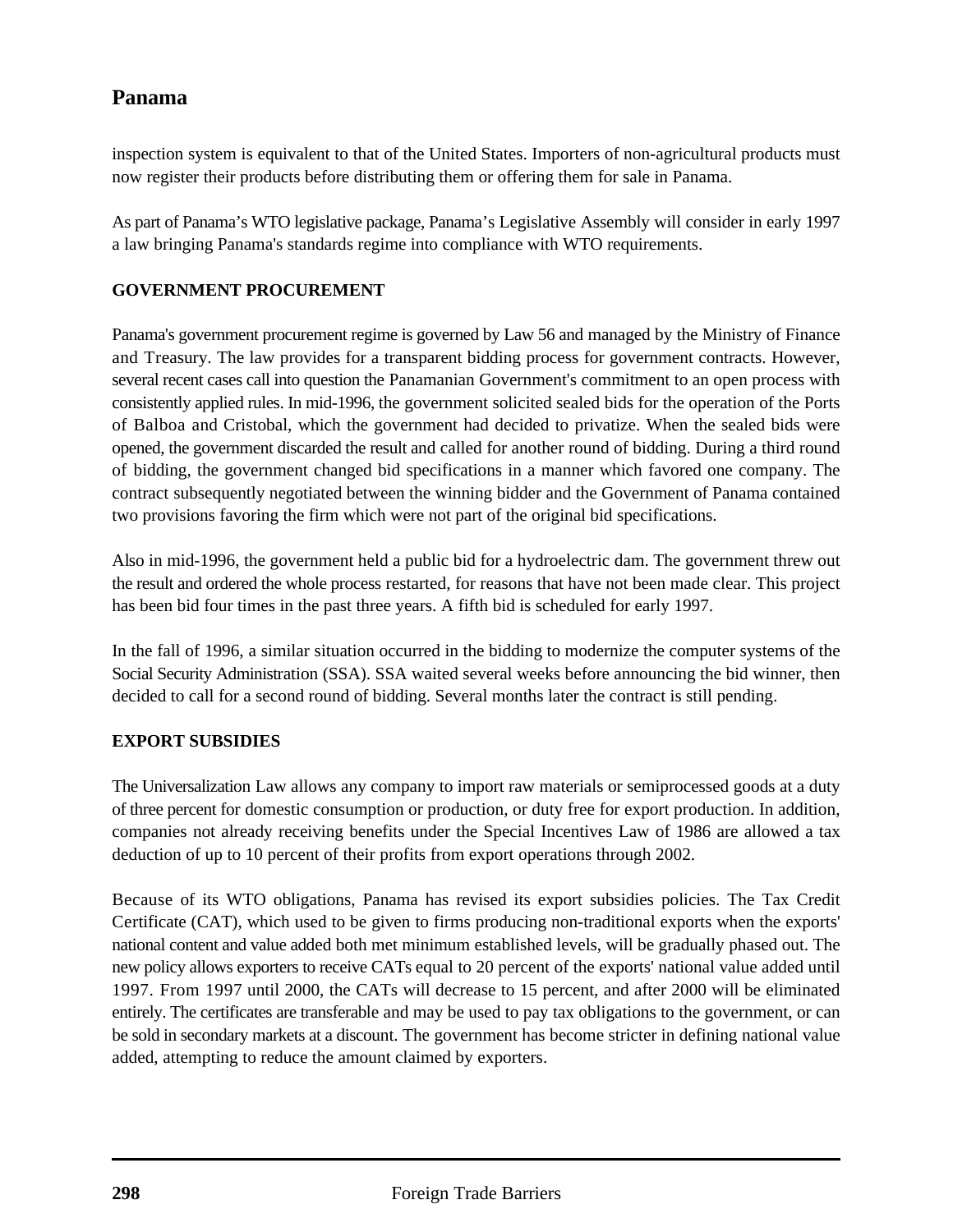A number of industries which produce exclusively for export are exempted from paying certain types of taxes and import duties. The Government of Panama uses this policy to attract foreign investment. Companies which profit from these exemptions are not eligible to receive CATs for their exports.

Law 25 of 1996 provides for the development of "export processing zones" (EPZ's) as part of an effort to broaden the Panamanian manufacturing sector while promoting investment in former U.S. military bases reverting to Panamanian control. Companies operating in these zones may import inputs duty-free if products assembled in the zones are to be exported. The government also provides other tax incentives to EPZ companies. Thus far three small EPZ's have opened in the vicinity of Panama City, and a group of Taiwan investors in partnership with the Interoceanic Regional Authority (ALI) is developing an ambitious EPZ on the site of former Fort Davis. Industries expected to locate in the Zone include textiles and apparel, food processing, plastic manufacturing, and auto parts and engine rebuilding. Export destinations are primarily the United States and South America. While initially only Taiwan and Panamanian companies are allowed to operate in the zone, after one year it will be opened to all investors.

#### **LACK OF INTELLECTUAL PROPERTY PROTECTION**

Panama became a member of the Geneva Convention in 1974 and the Berne Convention in 1996 and is a member of WIPO. Recent legislation has strengthened Panama's IPR regime, but inadequate enforcement continues to be a major problem.

Law 15 of 1994 (the Copyright Law) and Law 35 of 1996 (the Industrial Property Law) provide the framework for protection of intellectual property in Panama. Panama's accession to the WTO in 1996 required it to implement the WTO Agreement on the Trade-Related Aspects of Intellectual Property Rights (TRIPs) upon the date of accession, with no transition. Panama has been deficient in meeting this obligation.

#### **Copyrights**

The Copyright Law, which took effect in October 1995, strengthens copyright protection, facilitates prosecution of copyright violators, and makes copyright infringement a felony punishable by fines and incarceration. The bill also protects computer software as a literary work. However, in July 1996, the Supreme Court ruled that the Copyright Office does not have the authority to seize counterfeit videos. In November 1996, the administration submitted to the Legislative Assembly a series of amendments to the law to correct this problem, while at the same time increasing maximum fines for copyright violation from \$20,000 to \$50,000. The Legislative Assembly is expected to consider these amendments in the spring of 1997. In December 1996 and January 1997, the Technical Judicial Police, acting on private industry complaints, conducted a series of raids against video stores and seized large quantities of pirated videos. Industry spokesmen, however, expressed frustration over authorities' unwillingness to arrest violators and pointed out that raided stores reopened and operated as usual within days of the official action.

U.S. copyright industries estimate losses in Panama due to copyright infringements in 1996 cost U.S. firms \$29.1 million annually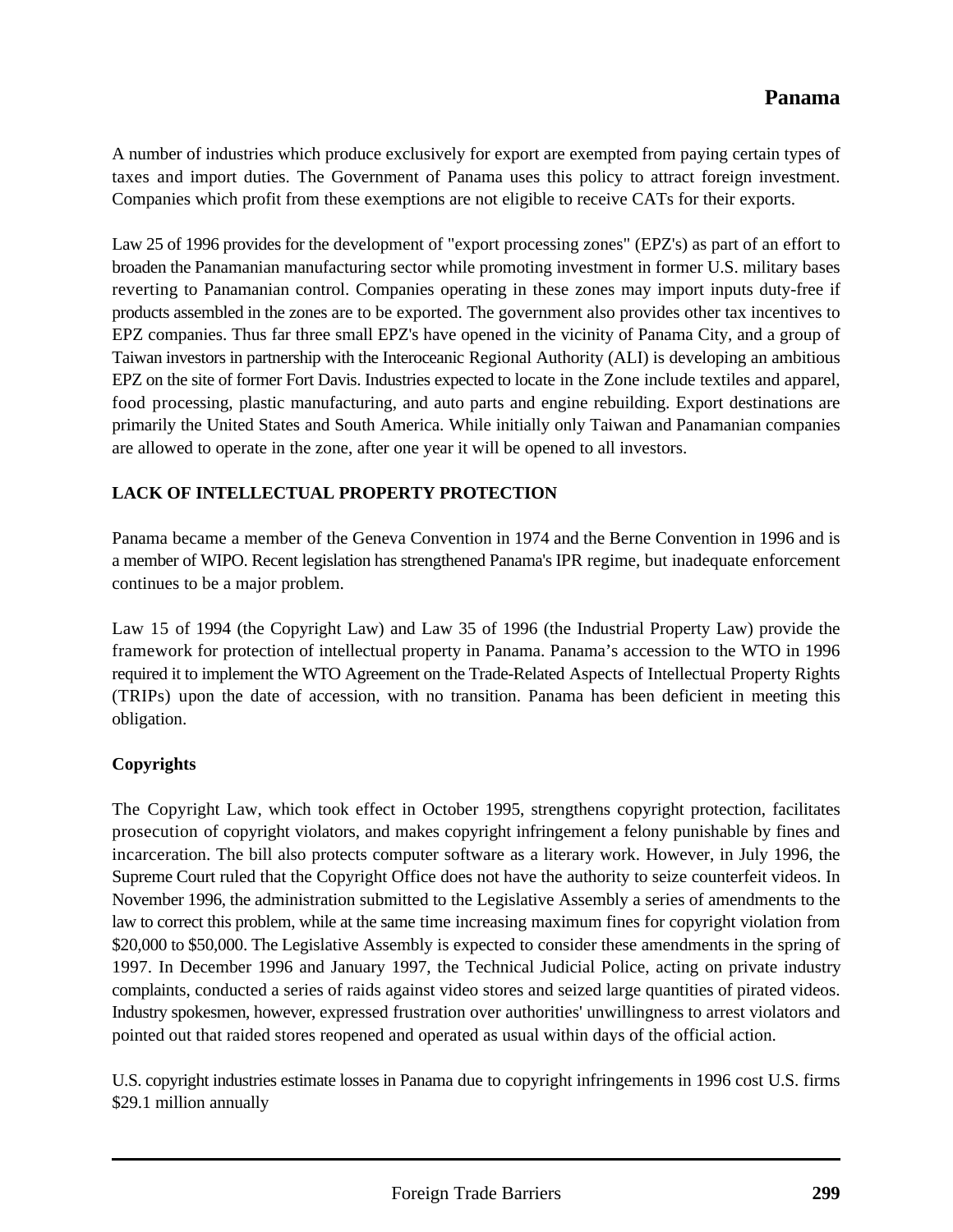# **Panama**

## **Patents**

Law 35 of 1996 (the Industrial Property Law) provides 20 years of patent protection from the date of filing in place of the former period of 5 to 15 years for foreigners and 5 to 20 years for Panamanians. Pharmaceutical patents are granted for only 15 years, but can be renewed for an additional 10 years if the patent owner licenses a national company (minimum of 30 percent Panamanian ownership) to exploit the patent.

The Government of Panama has been ineffective at enforcing intellectual property rights in the Colon Free Zone. Although commitments were made to increase enforcement in the CFZ on a number of occasions prior to and during its WTO accession negotiations, Panama has not fulfilled these commitments. The U.S. Government continues to receive complaints from U.S. companies, especially footwear and apparel, regarding the failure of the Government of Panama to seize illegal products in the CFZ.

## **Trademarks**

Law 35 also provides trademark protection, simplifying the process of registering trademarks and making them renewable for ten-year periods. The law entered into force in November 1996, but the implementing regulations are still being developed. The law's most important feature is the granting of ex-officio authority to government agencies to conduct investigations and to seize materials suspected of being counterfeited. It also gives administrators in the CFZ, where copyright and trademark infringement has been the heaviest, greater authority to discipline IPR offenders. Implementing regulations that permit the exercise of that authority are pending.

Trade secrets have, up to now, enjoyed little formal protection in Panama. The new Industrial Property Law provides specific protection for trade secrets. It is too early to assess the impact of this law.

Law 29 of February 1996 (the Anti-Monopoly Law) provides for the establishment of special courts to deal with antitrust and IPR cases. Funding to set up these courts is included in the government's 1997 budget, and they are expected to begin to function by the end of this year. Technical and judicial expertise are sorely lacking.

In November 1996, as part of the implementation of Law 35, the Panamanian Government created an Anti-Piracy Task Force to coordinate IPR enforcement. Representatives of six government agencies with IPR responsibilities participate in the task force.

U.S. firms continue to complain about the lack of effective IPR protection. Nintendo of America filed a petition to withdraw Panama's GSP benefits for failure to protect IPR. In 1996, Panama merited other "observation status" on the Special 301 List. Piracy of video, sound recordings, and software is rampant, and material pirated in Panama is distributed throughout Latin America. Transshipment through the CFZ to date has received little government attention. Trademark violations in the CFZ remain a major problem. Losses to U.S. industry resulting from inadequate trademark protection are large, though difficult to quantify with any accuracy.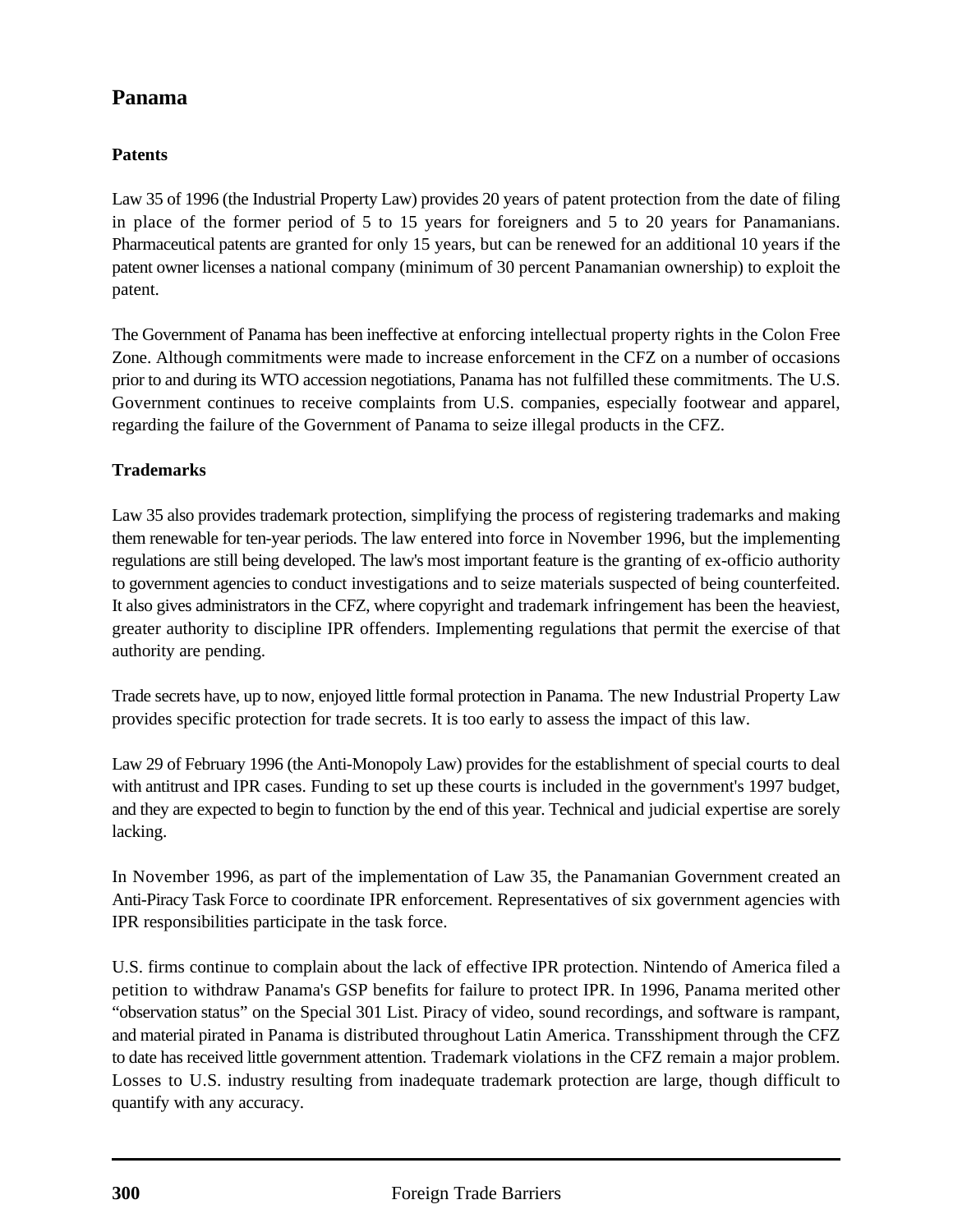#### **INVESTMENT BARRIERS**

The government's economic reform program of export-led growth is dependent on foreign investment. Accordingly, Panama has an open investment regime and actively seeks foreign investment and promotes its long-standing reputation as an international trading, banking, and services center. A limitation in Panamanian law on foreign government ownership of land affects a few U.S. Government insurance programs, but places no legal limitations on foreign private investment or ownership. There are no performance requirements such as minimum export percentages or significant local procurement rules. Panama does not have an investment screening mechanism.

In accordance with the terms of the U.S.-Panama Bilateral Investment Treaty (BIT), Panama places no restrictions on the nationality of senior management. Panama does restrict foreign nationals to 10 percent of the blue-collar work force, however, and specialized or technical foreign workers may number no more than 15 percent of all employees in a business. A recent revision of the labor code now makes it less difficult than previously for companies to dismiss employees.

#### **OTHER BARRIERS**

Rumors of corruption are fueled by public bids which lack transparency, such as those described above. The Customs Director fired over 50 officials in 1996 for corruption, which remains a continuing problem since customs employees are poorly paid. The incidence of corruption, or the perception of corruption, can be a deterrent for U.S. companies in deciding whether to invest in Panama, and is clearly of deep concern to representatives of U.S. firms already located in Panama.